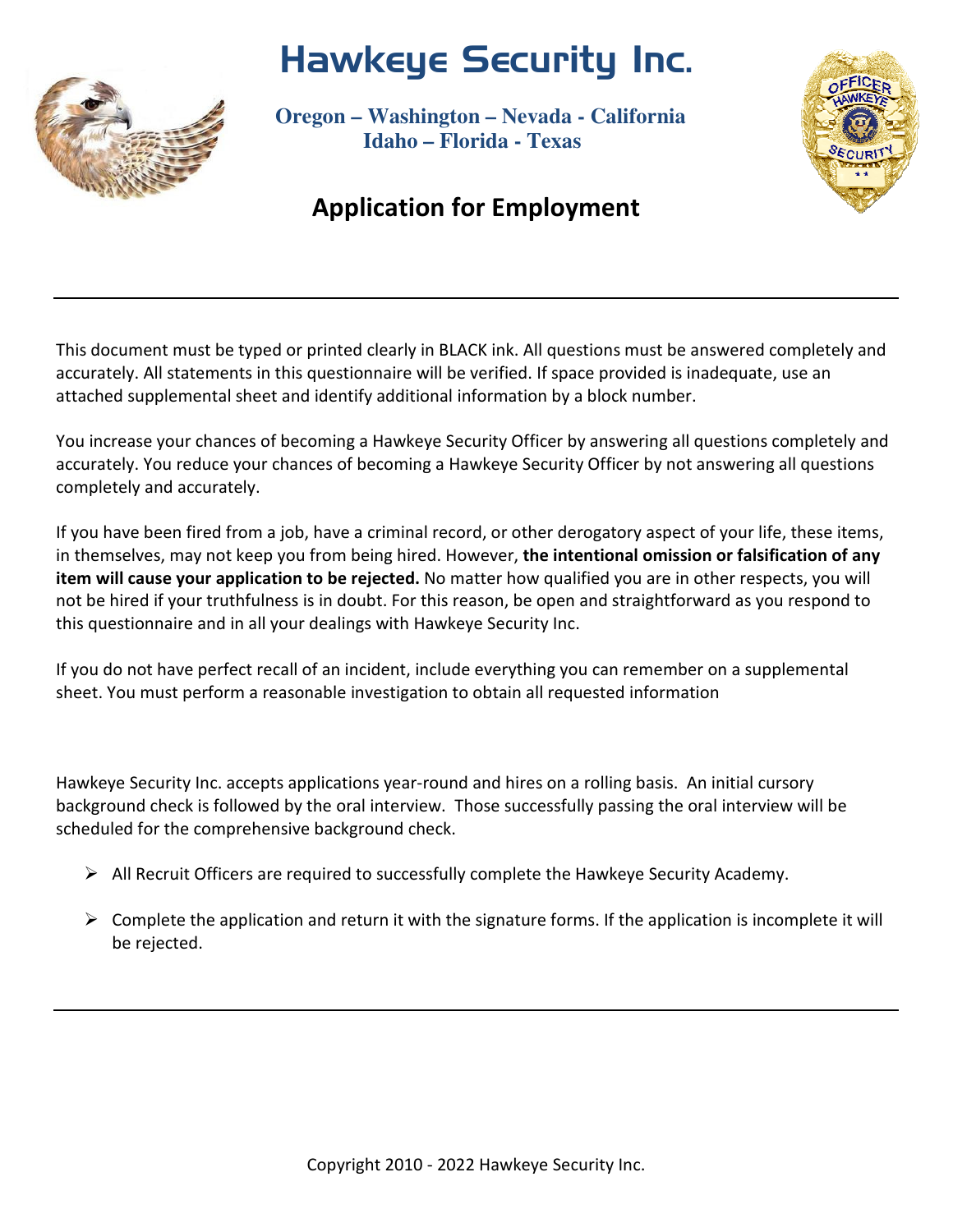## Application for Employment

| First<br>Last                                                                                                                                     |                                                                                          | Middle |          |
|---------------------------------------------------------------------------------------------------------------------------------------------------|------------------------------------------------------------------------------------------|--------|----------|
|                                                                                                                                                   |                                                                                          |        |          |
| <b>Street</b>                                                                                                                                     | City                                                                                     | State  | Zip Code |
| Telephone (                                                                                                                                       |                                                                                          |        |          |
| Have you ever been employed here before?<br>Yes<br>No.                                                                                            |                                                                                          |        |          |
| Are you legally eligible for employment in this country? $\Box$ Yes $\Box$                                                                        | No (Proof of U.S. Citizenship or immigration status will be<br>Required upon employment) |        |          |
|                                                                                                                                                   |                                                                                          |        |          |
| Type of Employment desired: $\Box$ Full Time<br>Part Time<br>$\perp$                                                                              | Temporary<br>Seasonal                                                                    |        |          |
| Are you able to meet the attendance requirements of the position<br>$\Box$ Yes $\Box$                                                             | No.                                                                                      |        |          |
| Have you been convicted of a crime? $\Box$ Yes $\Box$ No (Such a conviction may be relevant if job related, but does not bar you from employment) |                                                                                          |        |          |
|                                                                                                                                                   |                                                                                          |        |          |

Driver's license number (if required by job) or State Identification number # \_\_\_\_\_\_\_\_\_\_\_\_\_\_\_\_\_\_\_\_\_\_\_\_\_\_\_\_\_\_\_\_ State: \_\_\_\_\_\_\_\_\_\_\_\_\_\_\_\_\_\_\_\_\_\_\_\_\_\_\_\_\_

Employment History List your last four (4) employers, assignments or volunteer activities, starting with most recent, include military experience.

| From               | To | Employer                                                                                         | Telephone |  |
|--------------------|----|--------------------------------------------------------------------------------------------------|-----------|--|
| Job Title          |    | Address                                                                                          |           |  |
| Supervisor         |    | Summarize the nature of work performed and job<br>responsibilities                               |           |  |
| Reason for Leaving |    | Hourly Rate/Salary<br>Start: \$_______________ per __________ Final: \$ ________ per _________   |           |  |
|                    |    |                                                                                                  |           |  |
| From               | To | Employer                                                                                         | Telephone |  |
| Job Title          |    | Address                                                                                          |           |  |
| Supervisor         |    | Summarize the nature of work performed and job<br>responsibilities                               |           |  |
| Reason for Leaving |    | Hourly Rate/Salary<br>Start: \$________________ per ____________ Final: \$ _________ per _______ |           |  |
|                    |    |                                                                                                  |           |  |
| From               | To | Employer                                                                                         | Telephone |  |
| Job Title          |    | Address                                                                                          |           |  |
| Supervisor         |    | Summarize the nature of work performed and job<br>responsibilities                               |           |  |
| Reason for Leaving |    | Hourly Rate/Salary                                                                               |           |  |
|                    |    | Start: \$_______________ per __________ Final: \$ ________ per _______                           |           |  |
|                    |    |                                                                                                  |           |  |
| From               | To | Employer                                                                                         | Telephone |  |
| Job Title          |    | Address                                                                                          |           |  |
| Supervisor         |    | Summarize the nature of work performed and job<br>responsibilities                               |           |  |
| Reason for Leaving |    | Hourly Rate/Salary<br>Start: \$ _______________ per _____________ Final: \$ _________            | $pc-$     |  |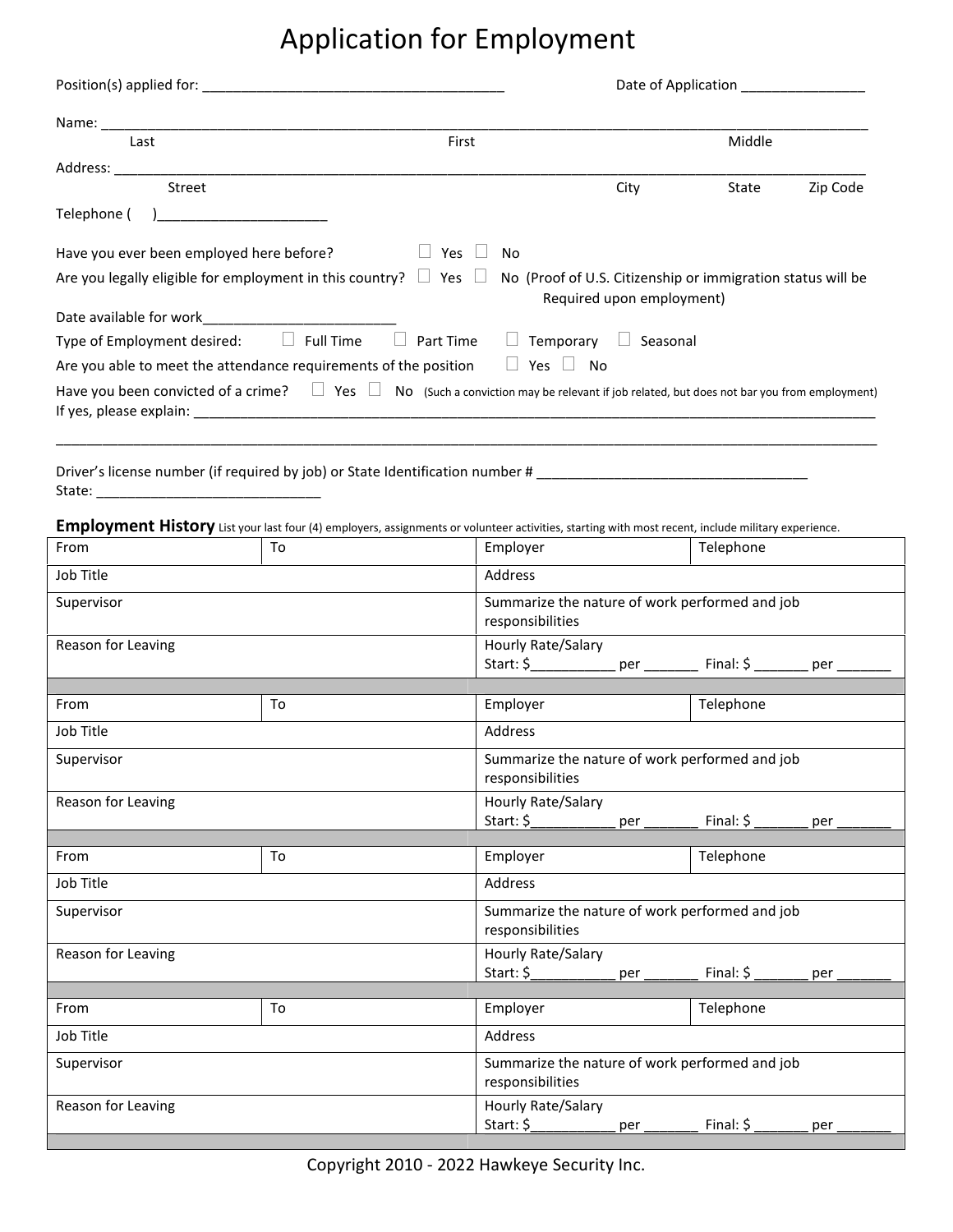#### Skills and Qualifications

Summarize special skills and qualifications acquired from employment or other experiences that may qualify you for work with our company:

\_\_\_\_\_\_\_\_\_\_\_\_\_\_\_\_\_\_\_\_\_\_\_\_\_\_\_\_\_\_\_\_\_\_\_\_\_\_\_\_\_\_\_\_\_\_\_\_\_\_\_\_\_\_\_\_\_\_\_\_\_\_\_\_\_\_\_\_\_\_\_\_\_\_\_\_\_\_\_\_\_\_\_\_\_\_\_\_\_\_\_\_\_\_\_\_\_\_\_\_\_\_\_\_\_\_\_\_ \_\_\_\_\_\_\_\_\_\_\_\_\_\_\_\_\_\_\_\_\_\_\_\_\_\_\_\_\_\_\_\_\_\_\_\_\_\_\_\_\_\_\_\_\_\_\_\_\_\_\_\_\_\_\_\_\_\_\_\_\_\_\_\_\_\_\_\_\_\_\_\_\_\_\_\_\_\_\_\_\_\_\_\_\_\_\_\_\_\_\_\_\_\_\_\_\_\_\_\_\_\_\_\_\_\_\_\_ \_\_\_\_\_\_\_\_\_\_\_\_\_\_\_\_\_\_\_\_\_\_\_\_\_\_\_\_\_\_\_\_\_\_\_\_\_\_\_\_\_\_\_\_\_\_\_\_\_\_\_\_\_\_\_\_\_\_\_\_\_\_\_\_\_\_\_\_\_\_\_\_\_\_\_\_\_\_\_\_\_\_\_\_\_\_\_\_\_\_\_\_\_\_\_\_\_\_\_\_\_\_\_\_\_\_\_\_

#### Education and Background

| <b>Name and Location</b> | <b>Years Completed</b> | Did you Graduate? |        | <b>Course of Study</b> |
|--------------------------|------------------------|-------------------|--------|------------------------|
| High School              |                        |                   |        |                        |
| College                  |                        | Major             | Degree |                        |
| Other                    |                        |                   |        |                        |

#### References

| Name | Telephone | <b>Years Known</b> |
|------|-----------|--------------------|
|      |           |                    |
|      |           |                    |
|      |           |                    |

It is understood and agreed upon that any misrepresentation by me in this application will be sufficient cause for cancellation of this application and/or separation from the employer's service if I have been employed. Furthermore, I understand that just as I am free to resign at any time, the employer reserves the right to terminate my employment at any time, with or without cause and without prior notice. I understand that no representative of the employer has the authority to make any assurances to the contrary. We are an equal opportunity employer.

#### Disclosures to Employment Applicant

1. The successful applicant will be required to enter into a non-compete agreement.

2. This is notification to you that a Consumer Report and/or Investigative Consumer Report will be conducted on you for employment purposes.

By signing the release below, I hereby authorize Hawkeye Security Inc. or its representatives to contact any and all corporations, former employers, credit agencies, educational institutions, law enforcement agencies, city, state, county, and federal courts, and military services. I further authorize all said persons to release information about my background including but not limited to, information about employment, education, driving record, criminal record and general public records history to Hawkeye Security Inc.

I release from liability all persons, companies, schools, etc from supplying such information. I indemnify Hawkeye Security Inc. against any liability which may result from making such requests. This release will remain in effect for the length of my employment. I understand and I may have a right to request additional disclosures regarding the nature and scope of the investigation. I also understand I will be given a written description of my rights under the Fair Credit Reporting Act.

I believe to the best of my knowledge that all information I have provided is accurate, true and correct and that I fully understand the terms of this release.

#### Signature of applicant: \_\_\_\_\_\_\_\_\_\_\_\_\_\_\_\_\_\_\_\_\_\_\_\_\_\_\_\_\_\_\_\_\_\_\_ Date: \_\_\_\_\_\_\_\_\_\_\_\_\_\_\_\_\_\_\_\_

Copyright 2010 - 2022 Hawkeye Security Inc.